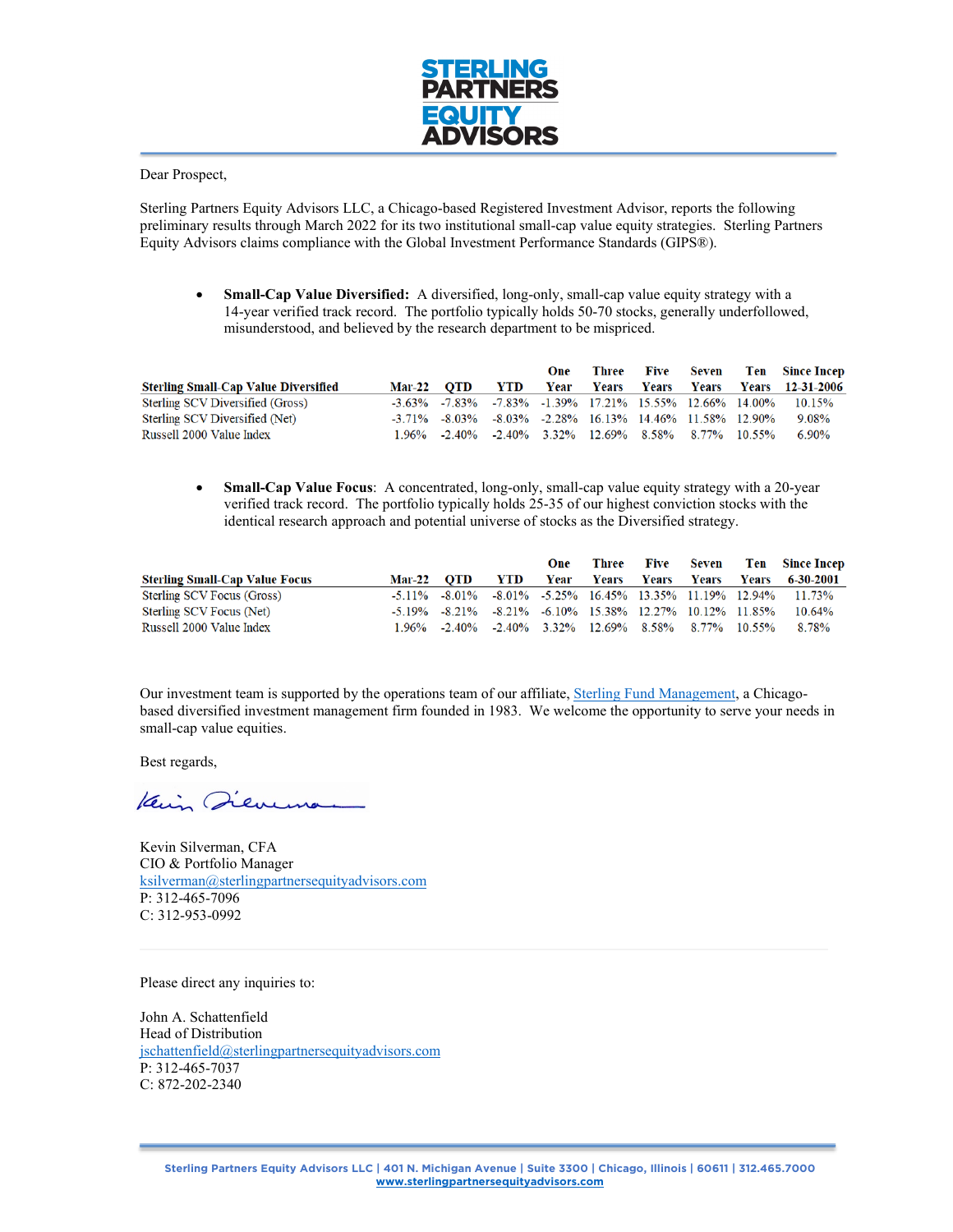

Confidentiality and Disclaimer:

This presentation does not constitute an offer to sell, or a solicitation of an offer to invest in any separately managed account managed by Sterling Partners Equity Advisors LLC ("SPEA"). Any such offer or solicitation can only be made by means of delivery of an approved investment management agreement or other materials relating to separately managed accounts ("Materials") and otherwise in accordance with applicable securities laws. The Materials must be received and reviewed prior to any investment decision. Any person subscribing for an investment must be able to bear the risks involved and must meet the suitability requirements relating to such investments. The indicative terms and other information included in this presentation are provided for discussion purposes only and are subject to completion or amendment. The information contained herein is not intended to provide, and should not be relied upon for, accounting, legal or tax advice or investment recommendations. Certain information included in this presentation is based on information obtained from sources considered to be reliable. However, any projections or analyses provided to assist the recipient of this presentation in evaluating the matters described herein may be based on subjective assessments and assumptions and may use one among alternative methodologies that produce different results. Accordingly, any projections or analyses should not be viewed as factual and should not be relied upon as an accurate prediction of future results. No representation is being made by the inclusion of the performance presented herein that any account or portfolio will achieve similar performance or avoid losses. There can be no assurance that a strategy described herein will meet its objectives generally or avoid losses. Past performance is not indicative of future results. This presentation does not address the business terms of any particular investment product or structure, the costs of implementing the same or the resulting tax, accounting, financial or regulatory consequences. The recipient should independently evaluate and judge the matters referred to herein.

Sterling performance is preliminary and subject to change. Past performance is no guarantee of future results. Performance returns for periods of less than one year are not annualized. The performance figures contained herein are provided on both a gross of fees and a net of fees basis. Net of fees performance for the Small-Cap Value Diversified and Small-Cap Value Focus strategies reflects the deduction of a model annual management fee of 1.00% applied monthly through 12/31/2019 and 0.90% applied monthly for periods after 1/1/2020. The management fee schedule for the composite is 0.90%. Actual investment advisory fees incurred by clients may vary. The performance includes the reinvestment of dividends and other corporate earnings and is calculated in U.S. dollars. Sterling Partners Equity Advisors LLC ("SPEA") began managing advisory client assets in May 2017. Performance presented prior to May 2017 occurred while the Portfolio Manager was affiliated with prior firms and the Portfolio Manager was the only or primary individual responsible for selecting the securities to buy and sell. This presentation is for informational purposes only and is not intended as an offer or sale of securities. Sterling Partners Equity Advisors is a Registered Investment Adviser with the U.S. Securities Exchange Commission. Registration does not constitute an endorsement of the firm, nor does it indicate that SPEA has attained a particular level of skill or ability. Economic factors, market conditions and investment strategies can affect the performance of any portfolio and there are no assurances that it will match or outperform any benchmark. Advisory fees and other important disclosures are described in Part 2 of SPEA' Form ADV, which is available online and from SPEA. The information presented herein is confidential and intended for distribution to the person to which such distribution has been approved by SPEA. Any unauthorized copying, disclosure or distribution of the material is strictly forbidden.

The Sterling Small-Cap Value Diversified Composite ("Diversified Value") includes all fully discretionary accounts that invest in our strategy which consists of a portfolio of small capitalization U.S. stocks that SPEA considers to be attractively valued compared to our estimate of its true worth. Our primary risk constraint is to minimize the potential for a permanent loss of capital. Our goal is to manage the composite with zero dispersion. For comparison purposes, the Diversified Value is measured against the Russell 2000 Value Index. The Sterling Small‐Cap Value Focus Composite ("Focus Value") includes all fully discretionary accounts that invest in our strategy which consists of a concentrated list of small capitalization U.S. stocks that SPEA considers to be attractively valued compared to our estimate of its true worth. Our primary risk constraint is to minimize the potential for a permanent loss of capital. The strategy employs a non‐diversified, conviction style of investment. Our goal is to manage the composite with zero dispersion. For comparison purposes, the Focus Value is measured against the Russell 2000 Value Index. The Diversified Value and Focus Value strategies have been developed solely by Sterling Partners Equity Advisors LLC. Information relating to the Russell 2000 Value Index is provided for illustrative purposes only. SPEA does not purport to implement the same strategy as the Index. The Index provide general market data that serves as a point of reference to compare the performance of the Diversified Value and Focus Value with the performance of other products that make up a particular market. The Index do reflect the expenses associated with management of an actual portfolio, the actual cost of investing in the instruments that comprise it or other fees. No representation is made that any benchmark or index is an appropriate measure for comparison. SPEA makes no representation that any benchmark or index is an appropriate measure for comparison. SPEA makes no representation that the information related to the Index is accurate or complete.

The Diversified Value and Focus Value strategies are not in any way connected to or sponsored, endorsed, sold or promoted by the London Stock Exchange Group plc and its group undertakings (collectively, the "LSE Group"). FTSE Russell is a trading name of certain of the LSE Group companies. All rights in the FTSE Russell Index (the "Index") vest in the relevant LSE Group company which owns the Index. Russell® is a trademark of the relevant LSE Group company and is used by any other LSE Group company under license. The Index is calculated by or on behalf of FTSE International Limited or its affiliate, agent, or partner. The LSE Group does not accept any liability whatsoever to any person arising out of (a) the use of reliance on or any error in the Index or (b) investment in or operation of the Diversified Value and Focus Value strategies. The LSE Group makes no claim, prediction, warranty, or representation either as to the results to be obtained from the Diversified Value and Focus Value strategies or the suitability of the Index for the purpose to which it is being put by SPEA. Source: London Stock Exchange Group plc and its group undertakings (collectively, the "LSE Group"). © LSE Group 2022. FTSE Russell is a trading name of certain of the LSE Group companies. Russell® is a trademark of the relevant LSE Group companies and is used by any other LSE Group company under license. All rights in the FTSE Russell indexes or data vest in the relevant LSE Group company which owns the index or the data. Neither LSE Group nor its licensors accept any liability for any errors or omissions in the indexes or data and no party may rely on any indexes or data contained in this communication. No further distribution of data from the LSE Group is permitted without the relevant LSE Group company's express written consent. The LSE Group does not promote, sponsor or endorse the content of this communication. The Diversified Value and Focus Value strategies are not in any way connected to or